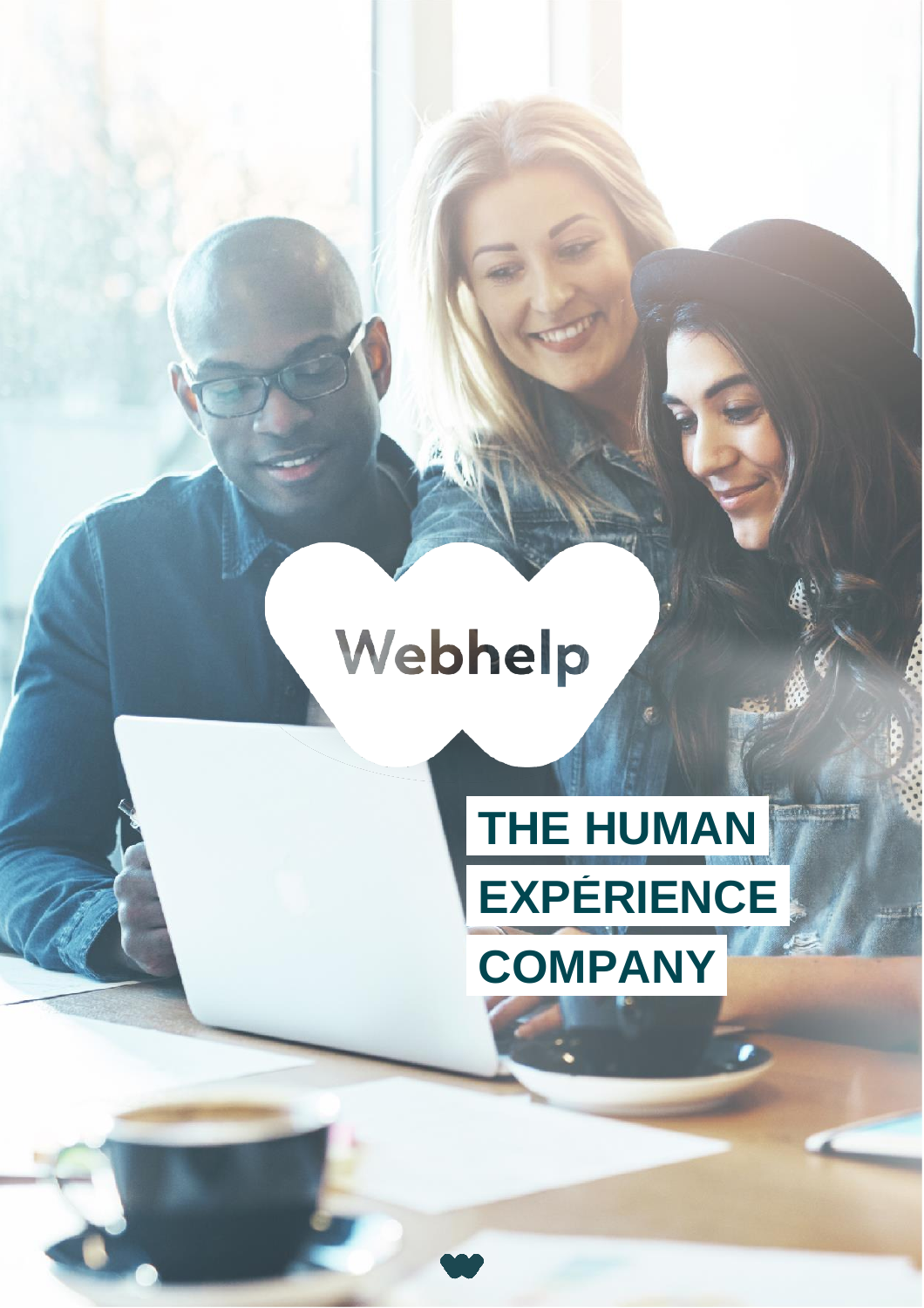# Webhelp

## **THE HUMAN EXPERIENCE COMPANY**

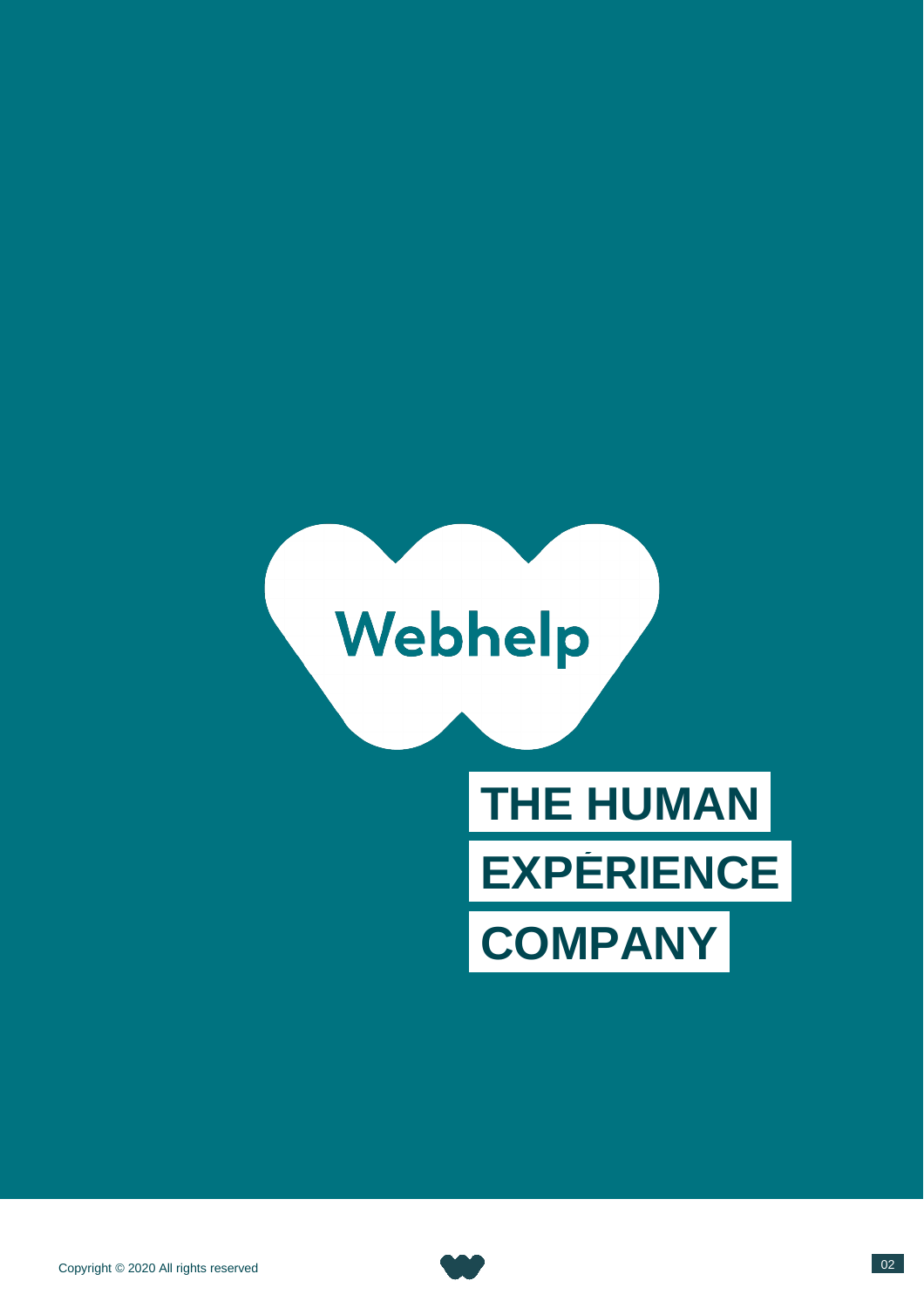## **SUMMARY**

#### **1 [SYSTEM ENGINEER –](#page-4-0) [AZURE EXPERT](#page-4-0) 5**

| 1.1 JOB TITLE:              | 5 |
|-----------------------------|---|
| 1.2 ATTACHMENT:             | 5 |
| 1.3 JOB DESCRIPTION         | 5 |
| 1.4 TECHNICAL COMPETENCIES: | 5 |
| 1.5 TRAINING:               |   |
| 1.6 ATTITUDE:               |   |
| 1.7 NICE TO HAVE:           |   |
|                             |   |

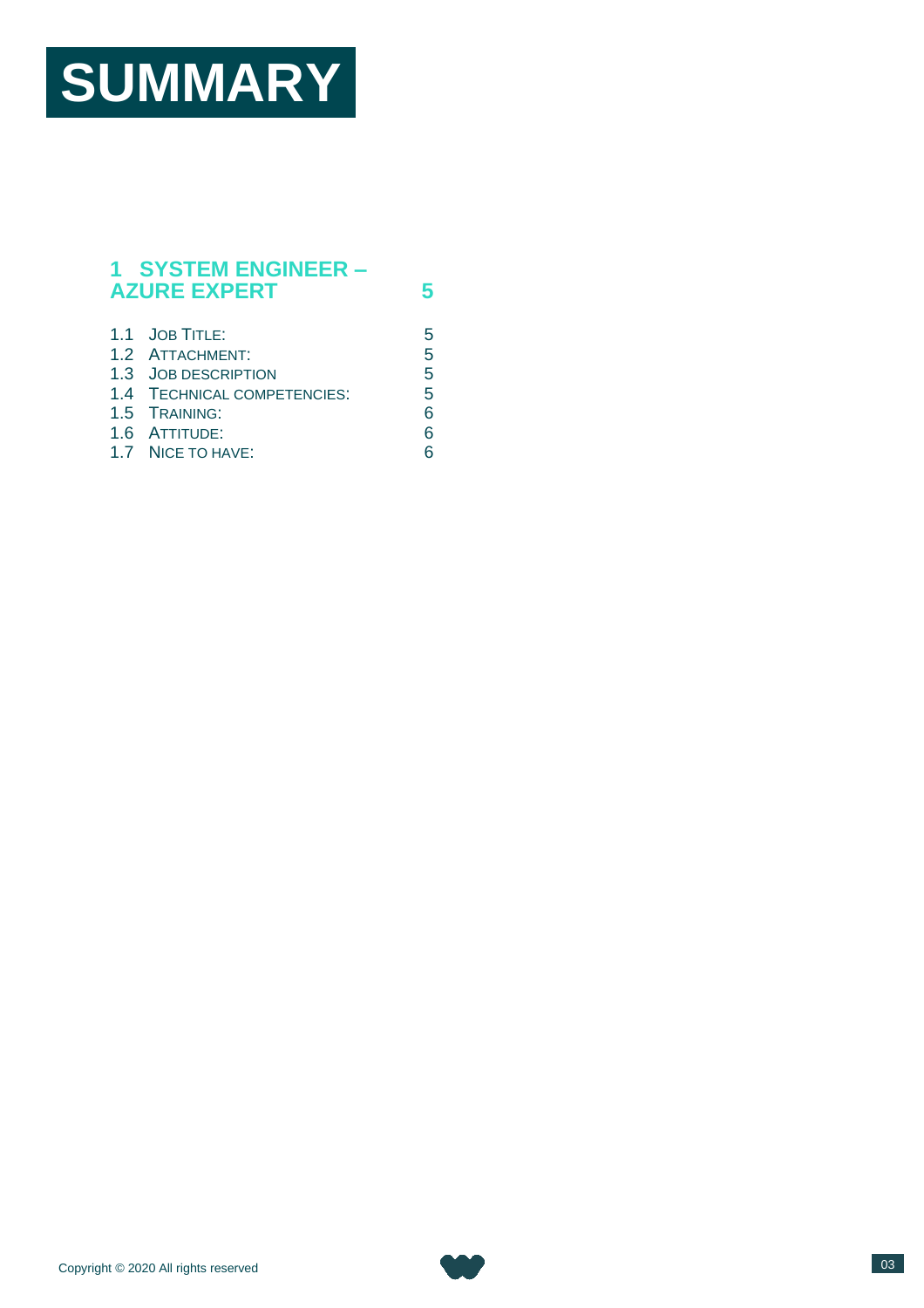### **Job description**

**System engineer – Azure Expert**

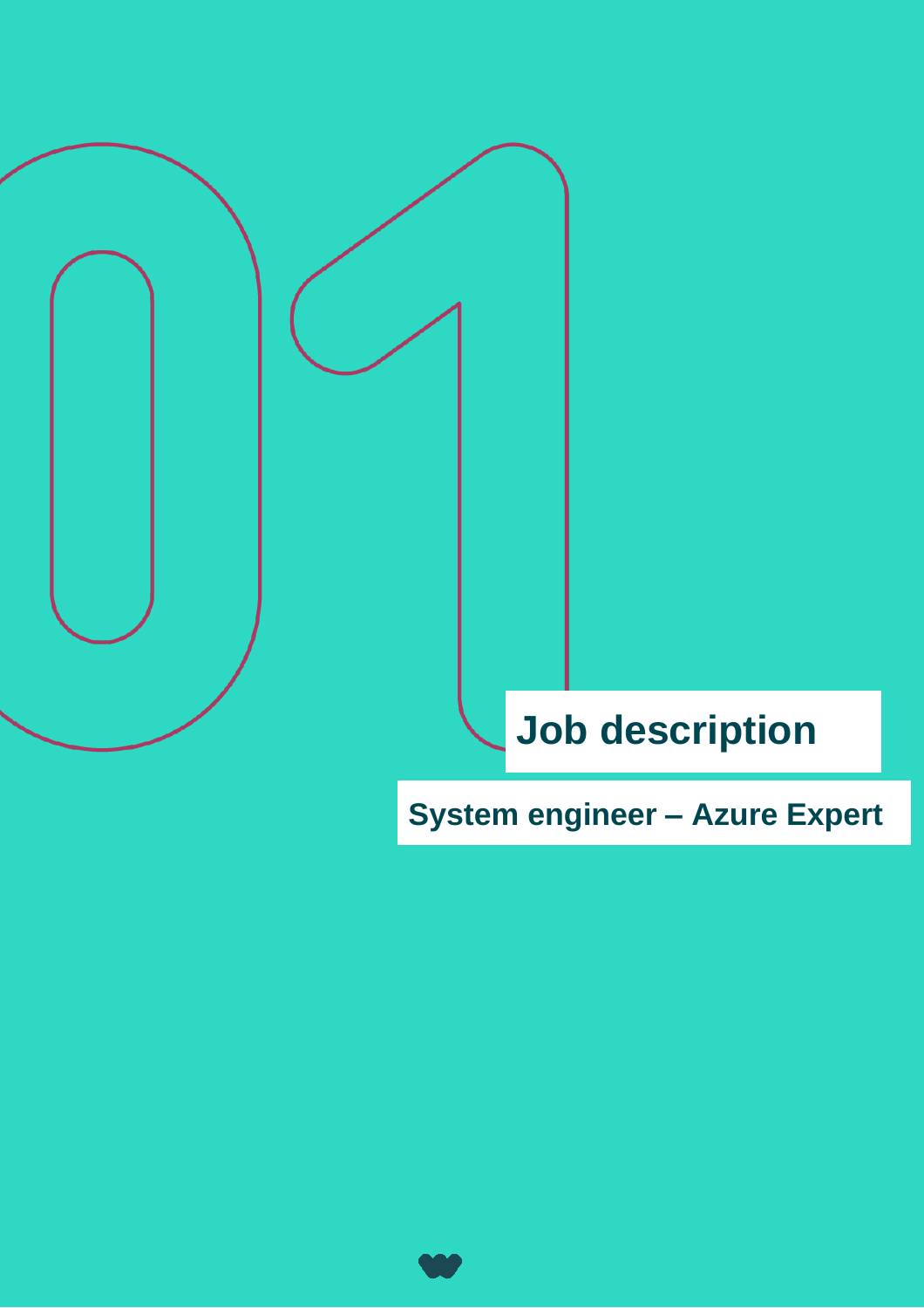### **1 System engineer – Azure Expert**

#### <span id="page-4-1"></span><span id="page-4-0"></span>**1.1 Job Title:**

System engineer

#### <span id="page-4-2"></span>**1.2 Attachment:**

The System Engineer reports hierarchically and functionally to the System Expert Support Manager.

#### <span id="page-4-3"></span>**1.3 Job description**

Being part of the system team within the Shared services center, the System engineer is responsible for:

- Ensure daily operations (change requests, incidents, service requests, ...).
- Manage technical evolutions (linked to customer requests or internal needs).
- Install and upgrade the hardware and software assets of the System equipment.
- Anticipate and troubleshoot incidents and malfunctions to determine corrective actions.
- Coordinate the different operations to facilitate the resolution of incidents and problems
- Advising and assisting clients.
- Update technical and follow-up documentation.
- Edit and share minutes (incident, intervention, meeting...).

As part of his mission, the systems engineer will be led to:

- Ensure on-call service from 8H PM to 8H AM during the working days and the weekend all day long.
- Participate on business trip to Webhelp premises or those of its partners or customers.

#### <span id="page-4-4"></span>**1.4 Technical competencies:**

The System Engineer (Azure Expert) should have approved competencies on the below technologies:

- Cloud Azure :
	- o Configuration, management and automation of the Azure environment
	- o Advanced expertise in the management of subscriptions, resource groups, and resources
	- o Approved hand in the management of Data platforms (Data Factory, ADLS, KeyVault ,...)
	- o Advanced Knowledge on the RBAC strategies
	- o Tag Management
	- o Cost Management
	- o Approved experience on WVD (Windows Virtual Desktop)
	- o Configuration of VPN in Azure
	- o Scripting on Azure: Terraform, PowerShell, Json
- Microsoft technology:
	- o Operating system for client device : Windows 7, Windows 10 (MaC OS and linux are a plus)
	- o Server operating System: Windows Server 2008, Windows Server 2012, Windows Server 2016, Windows Server 2019
	- o Active Directory
	- o DHCP, DNS, Filer
	- o O365: Exchange online, MS Teams, Skype for Business, OneDrive, SharePoint,…
- Virtualization: VMware
- **Backup solution**
- Antivirus solution
- Monitoring: PRTG